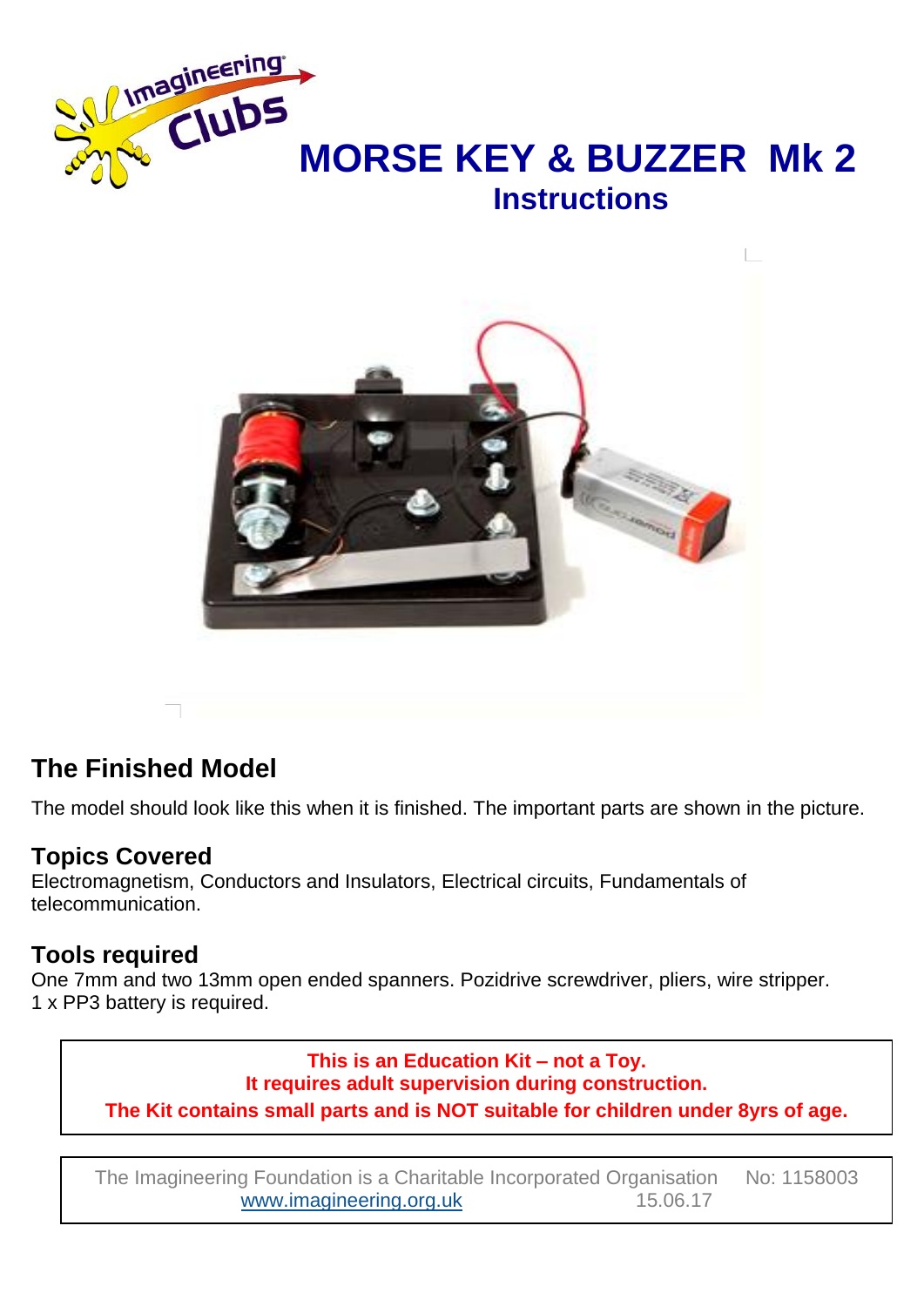

### **1. Check you have the Parts**

Lay out all the parts and check that you have each part by putting a tick in the column

# **2. Winding and fitting the Coil**

**a**) Assemble the 2 spacer bushes on the M8 set screw as shown with a single nut. Tighten up the nut using two 13mm spanners.



| Item | Description                | Number         | Check |
|------|----------------------------|----------------|-------|
| 1    | Key and armature<br>strips | 2              |       |
| 2    | M4x 10mm long<br>screws    | 5              |       |
| 3    | M4x 15mm long<br>screws    | 3              |       |
| 4    | M4 nuts                    | 14             |       |
| 5    | M4 washers                 | 11             |       |
| 6    | M5 washer                  | 1              |       |
| 7    | Plastic base               | 1              |       |
| 8    | Self tapping screw         | 1              |       |
| 9    | Spring                     | 1              |       |
| 10   | M8 washers                 | 2              |       |
| 11   | M8 set screw               | 1              |       |
| 12   | Plastic spacer bushes      | $\overline{2}$ |       |
| 13   | M8 thin nuts               | 2              |       |
| 14   | <b>Plastic brackets</b>    | $\overline{2}$ |       |
| 15   | Copper wire                | 1              |       |
| 16   | Connecting wire            | 1              |       |
| 17   | PP3 battery clip           | 1              |       |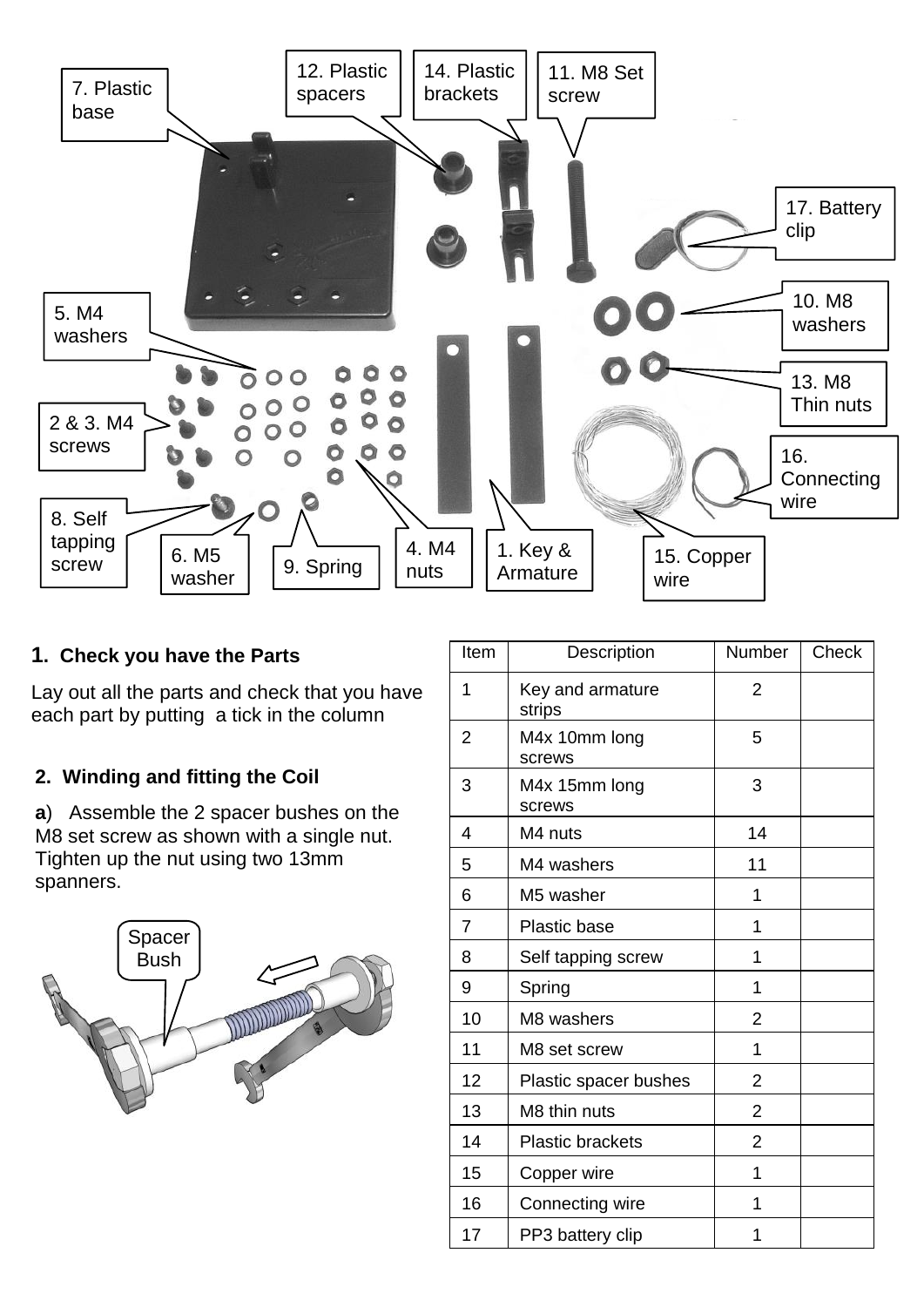**2. b)** Leaving about 8 cm of the copper wire free so that it can be connected to the terminals, wind all the wire onto the spacers as neatly as possible. When complete wrap tape round wire to stop it unwinding.



**2. c)** Remove the insulation varnish from about 1 cm at each end of the wire with a scraper or sand paper. (The armature strip makes a good scraper).

#### **3. Terminal Screws and the Key Screw**

- a) Cut the connecting wire (16) into 2 pieces about 6cm long, and one 10cm long. Strip about 2cm of insulation from both ends of each piece and form the wire into small hooks go under the screw washers.
- b) Take 3 M4 x 15mm long screws, (3) put

washers on them and push them up through the holes marked A, B and C on the top of the base (7) (to be the terminal screws). Run nuts on each and tighten screws underneath to pull the nuts down into the hexagon sockets.

Put another washer and nut loosely on the screw terminal A.

c) Take an M4 x 10mm long screw (2) (to be the Key Screw) with a washer and insert it down through the corner hole in the base. Run a nut loosely on underneath.

# **4. Fit the Key, Armature and Contact Screw**

- a) Connect the terminal A to the Key screw with a 6cm wire, trapping the bare end hooks of the wire under the washers. Tighten the Key screw and nut, and the nut on A to secure the wire.
- b) Fit the Key strip (1) to the base using a screw and washer through its end hole and the corner hole in the base with a nut underneath. Connect one end of the 10cm wire under this screw/washer together with one end of the coil wire. Tighten the screw.

**2. d)** Fit the coil assembly (armature) to the base with a washer each side of the bracket, tightened with the second nut.